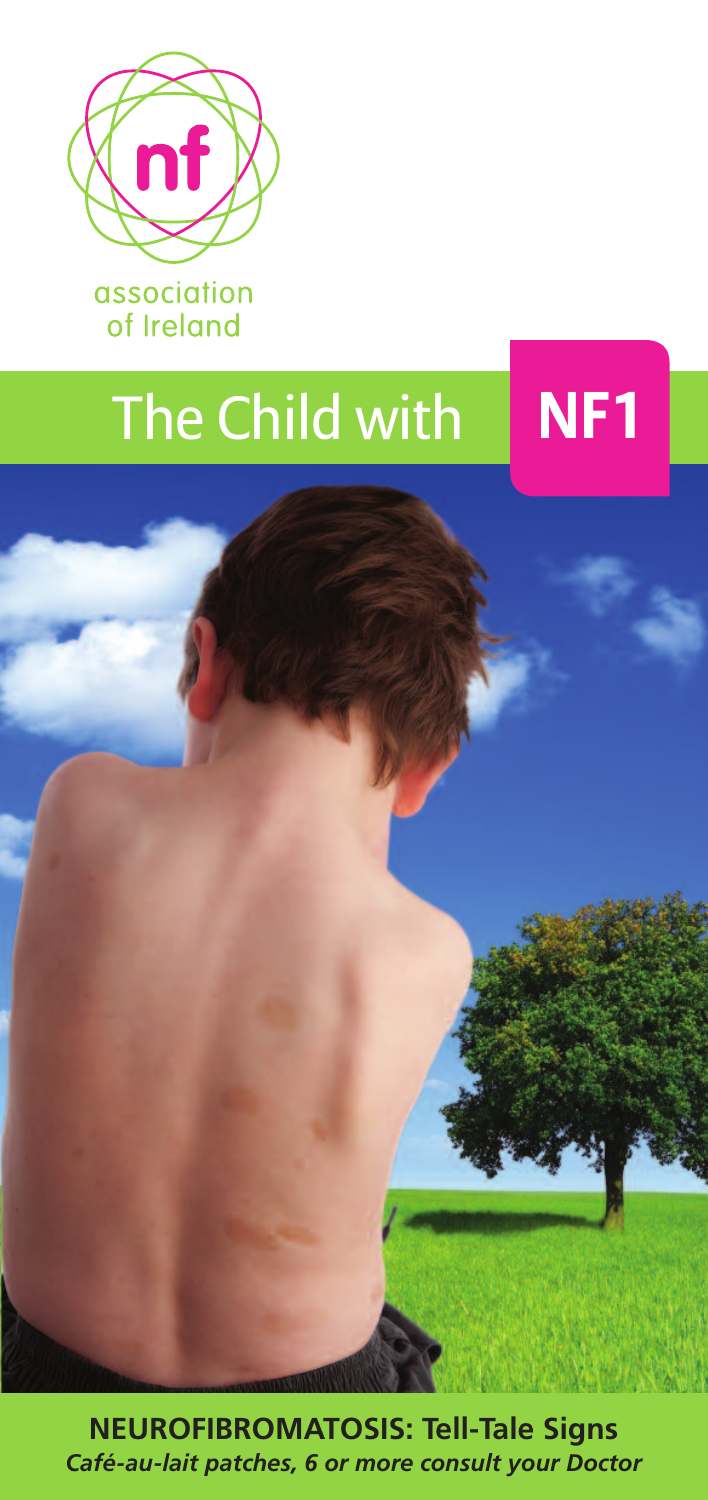## **Contents**

| Introduction                               | 4  |
|--------------------------------------------|----|
| Diagnosis of NF1                           | 5  |
| Prognosis of NF1                           | 6  |
| Management of NF1                          | 6  |
| <b>Complications of NF1</b>                | 7  |
| <b>Rare Life-Threatening Complications</b> | 12 |
| Telling a Child about NF1                  | 14 |
| <b>Telling Teachers about NF1</b>          | 14 |
| <b>Genetic Implications of NF1</b>         | 15 |
| Sources of Support                         | 16 |
| Hope Through Research                      | 16 |

#### **Disclaimer**

*Every care has been taken to ensure the accuracy of the information contained in this brochure. The NF association cannot however accept responsibility for errors or omissions, but where such are brought to our attention the information will be amended accordingly.* The author and publisher accept no responsibility for any loss, damage, injury or<br>inconvenience sustained or caused as a result of information supplied in this brochure. It *is recommended that anyone who has concerns about Neurofibromatosis first speak to their doctor.*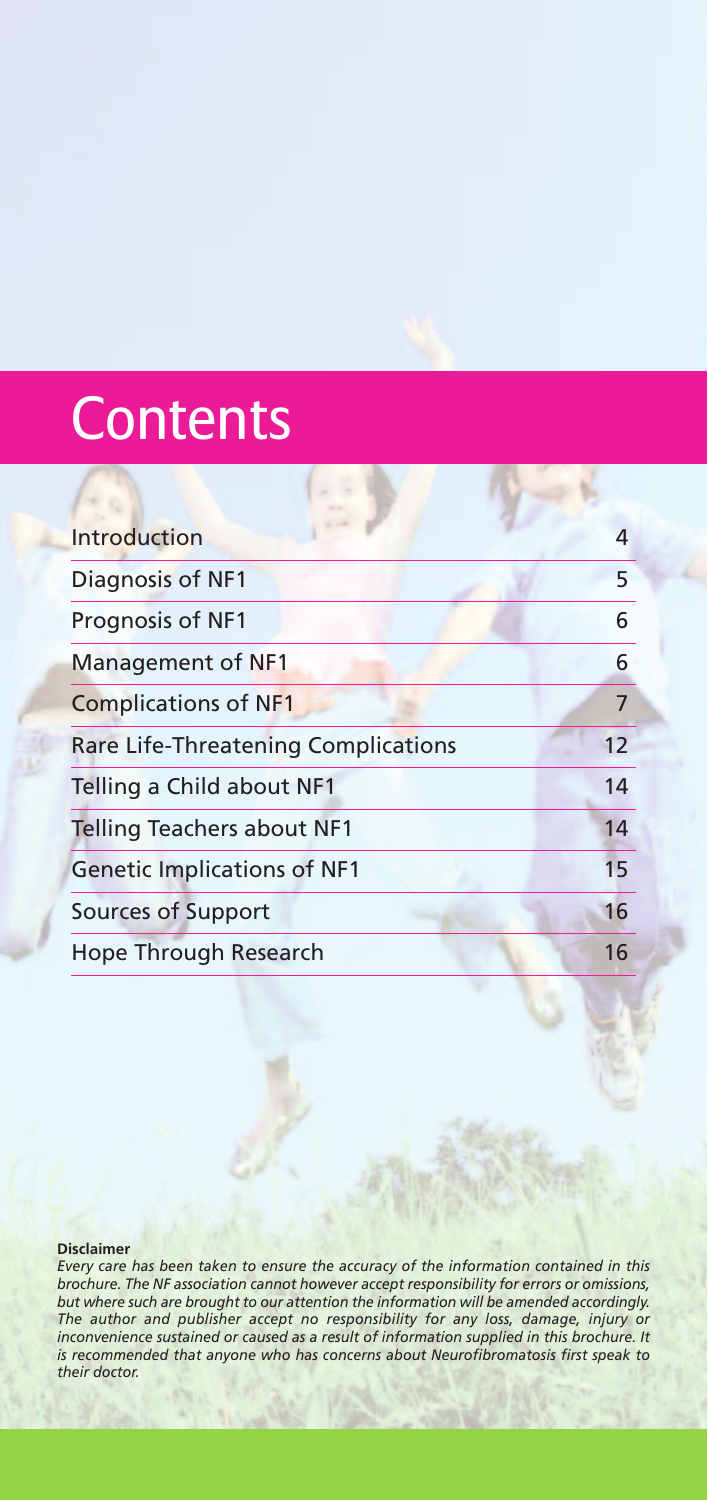

**Professor Green** *Director, Centre of Medical Genetics*

*"I am delighted to support and endorse the new information sheets for people with Neurofibromatosis 1 and their families. The information will be of great help to the many families in Ireland with NF1, and will help those families to understand better the many ways in which Neurofibromatosis 1 can affect people. The National Centre for Medical Genetics is delighted to be associated with the Neurofibromatosis Association of Ireland. The NCMG has a wealth of experience with Neurofibromatosis and sees many families with the condition throughout Ireland. The NCMG holds genetics clinics in Dublin, Cork, Limerick and Galway, and is happy to see families with NF1, with a referral from their own doctor.*

**Prof. Andrew Green**

### **NEUROFIBROMATOSIS CLINICS**

**Department of Clinical Genetics Children's Health Ireland at Crumlin, D12 N512 Telephone: + 353 1 409 6739**

#### **Tallaght NF Clinic**

**Children's Health Ireland at Tallaght University Hospital, D24 NR0A Telephone: +353 1 414 2000 / Bleep 7186**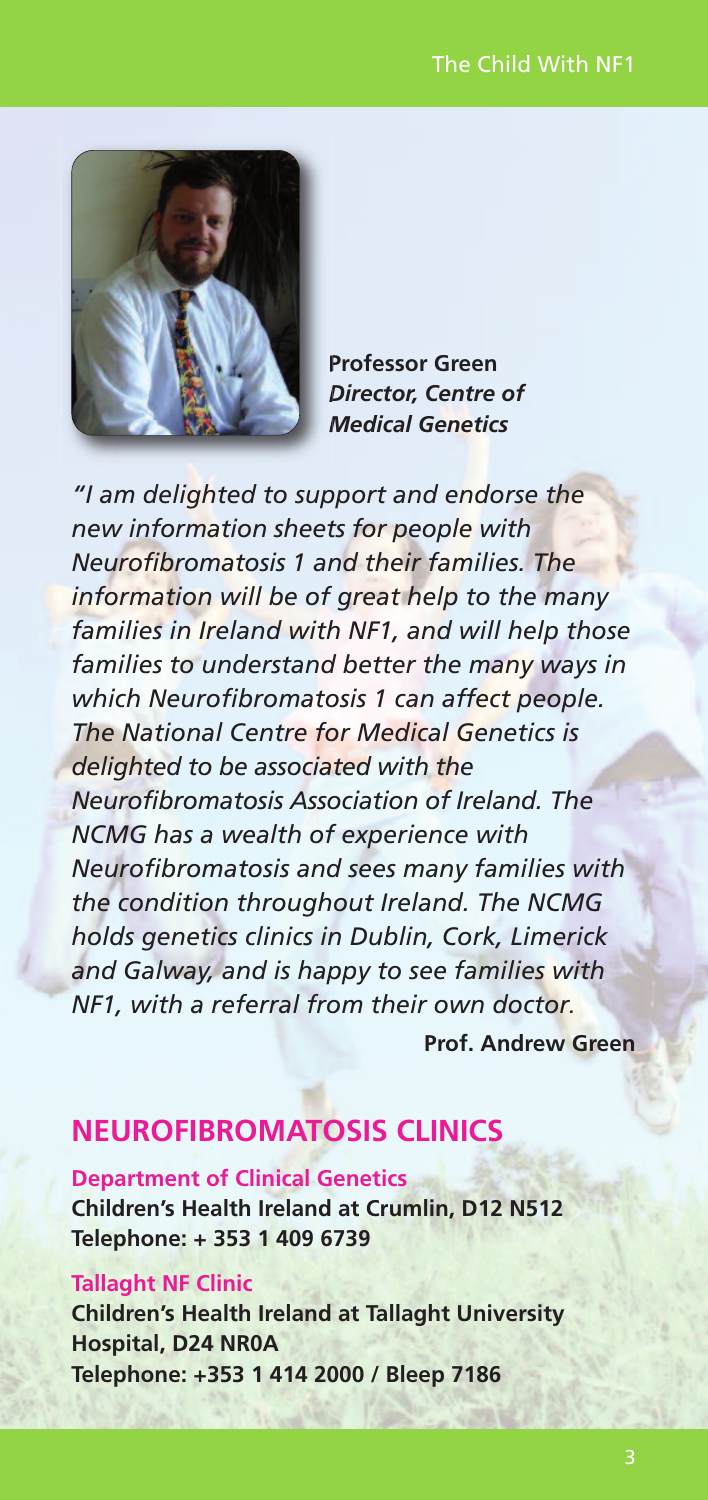#### **INTRODUCTION**

Learning that a child has, or may have,

Neurofibromatosis type 1 (NF1) can be very difficult. Often the diagnosis comes as totally unexpected news about a child who is healthy. The child may have some pigmented spots on the skin, which perhaps have been overlooked for years and assumed to be nothing more than simple birthmarks. Suddenly, the diagnosis of NF1 makes everything seem uncertain. Many parents find that time and knowledge help the healing process that follows the natural sense of grieving that comes with news of any medical condition.

It is helpful to note that the majority of children born with NF1 lead long and healthy lives, with relatively mild symptoms. Others will have more serious complications, but many of these are correctable – especially with early detection and intervention. NF1 research is progressing rapidly, bringing hope that effective new treatments will be found for this common, yet traditionally under-recognised disorder.

As a parent, whether you have NF1 yourself or have never even heard the word Neurofibromatosis until now, an unfortunate yet common reaction is to feel a sense of guilt. Parents often wonder if there is something they did to cause NF1, such as exposure to X-rays, medications, alcohol, or other factors. For this reason, it is helpful to recognise that NF1 always occurs as the result of a genetic mutation for which no known environmental cause has been found. The purpose of this brochure is to help make the uncertainties of NF1 easier to live with and understand, to take some of the mystery out of the disorder, and to help put the diagnosis in perspective.

What follows is a framework to help parents learn how NF1 may affect children as they grow and develop, what to look for, and how the disorder can be managed.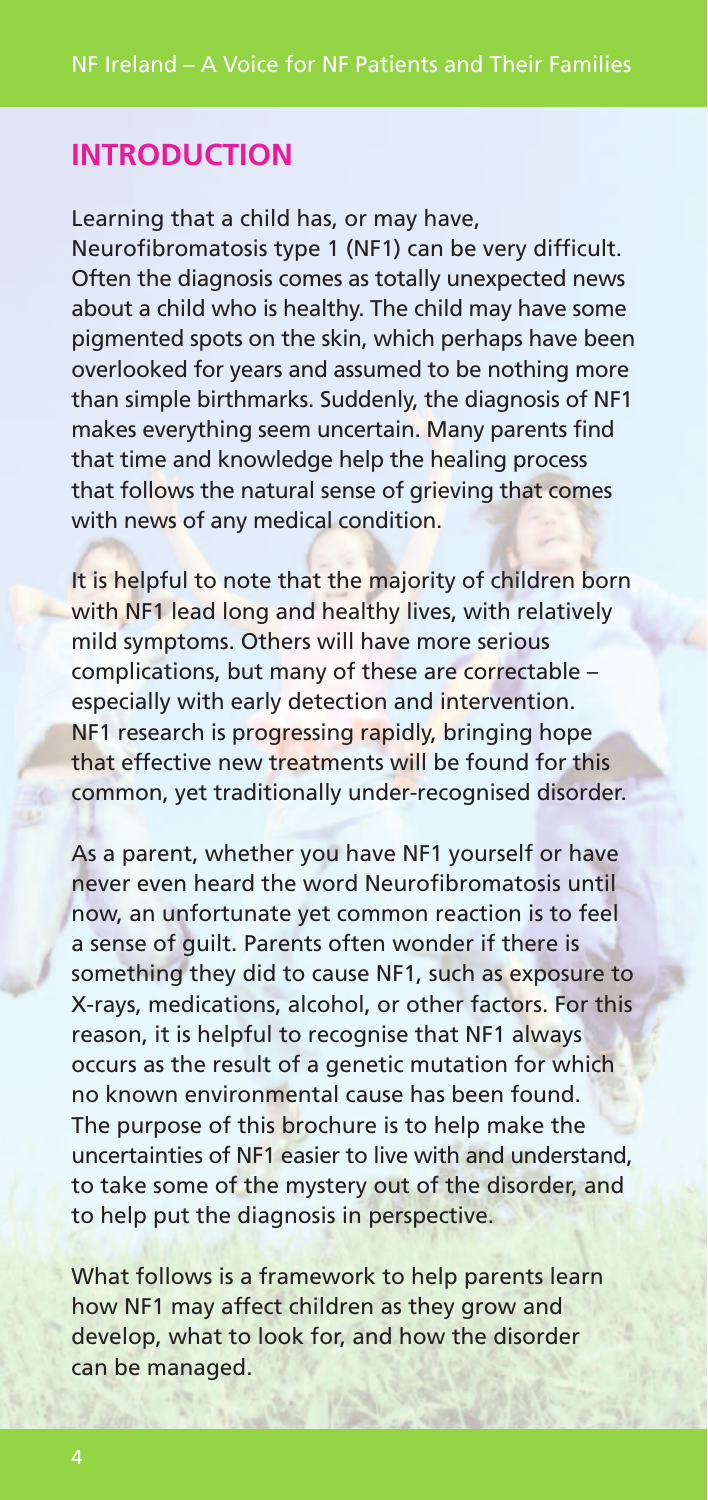#### **ACKNOWLEDGEMENT**

The Neurofibromatosis Association of Ireland wish to acknowledge the assistance received in the preparation of this booklet from Professor Andrew Green, Director, Centre of Medical Genetics, our Genetic Counsellor, also the Children's Tumour Foundation, New York, and the many research scientists involved in the publication – names listed separately.

*The Neurofibromatosis Association of Ireland, Carmichael Centre, North Brunswick Street, Dublin 7. Telephone: +353 85 702 0024 Web: www.nfaireland.ie Email: info@nfaireland.ie*

#### **THE CHILD WITH NF1**

#### **DIAGNOSIS OF NF1**

The most common way that a child is diagnosed with NF1 is by the presence of multiple café-au-lait patches on the skin. Sometimes these are noticed at birth, but more typically they begin to appear in the first few months of life through a period of several years. The spots in themselves are harmless. Children with NF1 usually have many café-au-lait patches, and almost always six or more. There is no connection between the number of café-au-lait patches and the degree of severity of NF1. Although the presence of multiple café-au-lait patches strongly suggests the diagnosis of NF1, it does not prove it. There may be rare individuals who have as many as six café-au-lait patches but who do not have other features of NF1. The diagnosis of NF1 can only be made if another diagnostic feature of the condition is present as well. For example, a child with six café-au-lait spots who also has Lisch nodules in the iris of the eye would be considered to have NF1.

One problem with using standard clinical diagnostic criteria is that many features of NF1 are age-related.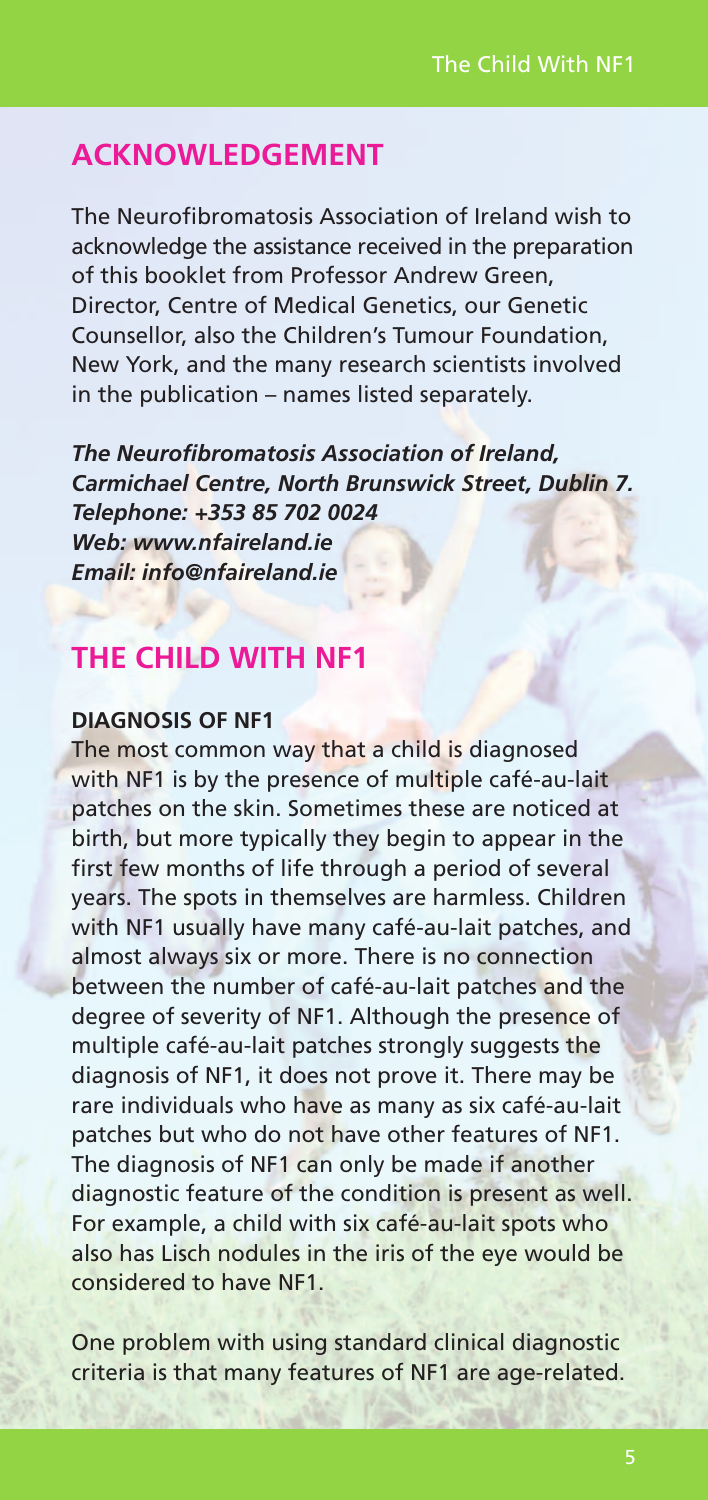They are often not present in very young children, but only appear with time. However, we would expect to see clear signs of NF1 by five years of age. Genetic testing for NF1 is possible but is not done routinely as part of the diagnostic process. The vast majority of people with NF1 can be diagnosed by a clinical examination of the skin and sometimes an eye exam can help us to confirm a diagnosis. Genetic testing can be useful is a small number of cases where a diagnosis of NF1 is suspected but the presentation is not typical.

#### **PROGNOSIS OF NF1**

NF1 is truly an unpredictable disorder. It varies widely in severity from one person to the next, and even between two people in the same family. Some go through life with only spots and a few bumps on the skin, and may be completely unaware that they have NF1. Others may have major medical complications or cosmetic problems due to the disorder, and these may begin at any time in life – at birth, or not until adulthood. Such uncertainty makes it very difficult to know what to expect for a young child who only has café-au-lait patches.

It is important to keep in mind that severe complications of NF1 are rare. The majority of children with NF1 have relatively mild manifestations. Many will experience some degree of cosmetic impact from the condition, but in most cases this is manageable without being overwhelming. Some complications of NF1 are apparent early in life and can be ruled out if the child does not develop them by a certain age, as discussed later in this brochure.

#### **MANAGEMENT OF NF1**

There is, at present, no cure for NF1. However, research is advancing rapidly toward the goal of developing new treatments, including safe and effective drug therapies. Until this is achieved, medical management of NF1 focuses on the early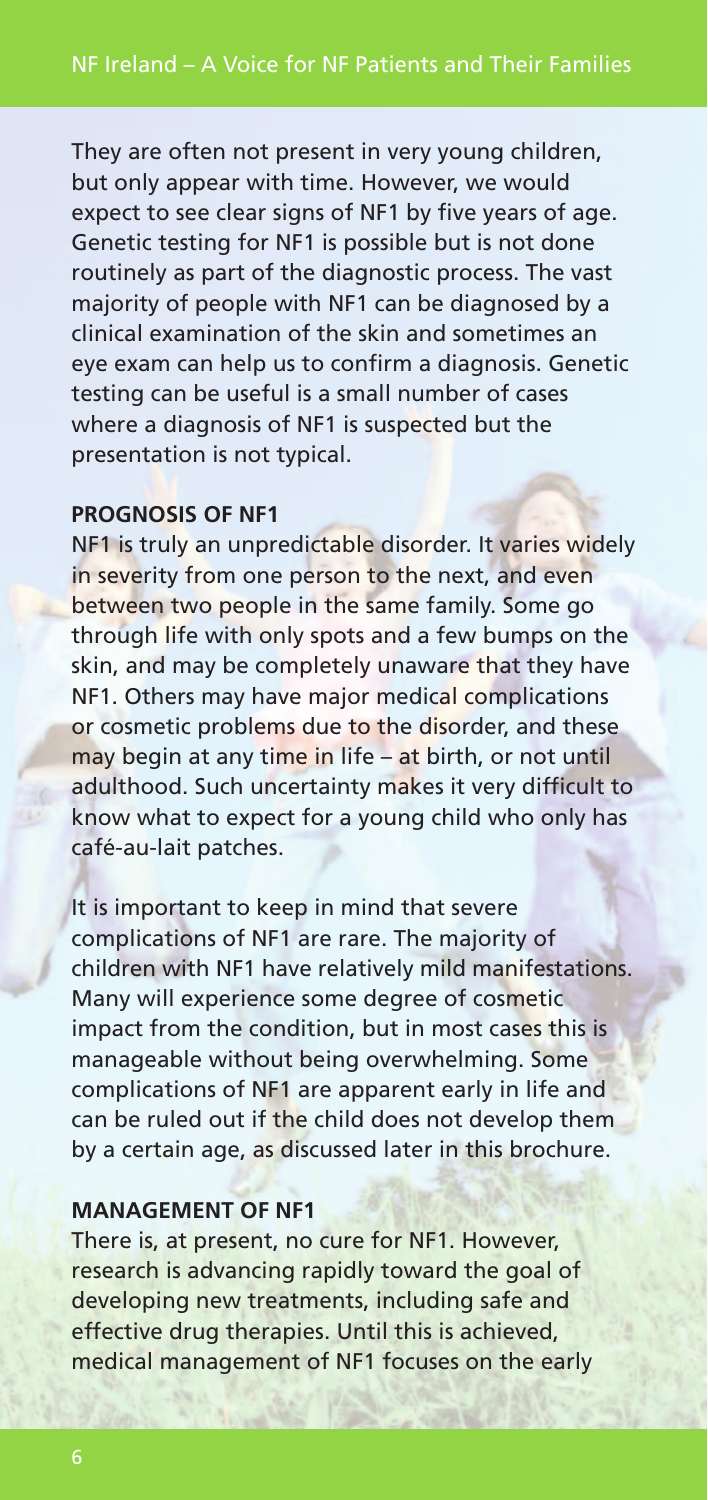detection of complications which can be treated – such as surgery to remove or reduce the size of neurofibromas, or assessment and intervention for learning difficulties.

A child with NF1 should have a complete medical evaluation at least once a year by a paediatrician who is familiar with NF1 and has access to appropriate specialists to help deal with problems, if found. The child's learning and cognitive development should be monitored and discussed from an early age. Due to a higher incidence of hypertension in those with NF1, blood pressure should be checked periodically from early childhood through adulthood.

All of this applies not only to the child with confirmed NF1, but also to a child in whom the diagnosis is suspected but not confirmed. Such a child may well be at risk of developing complications and should be followed just as though NF1 has been confirmed.

Often the question is raised, "Should all children with NF1 have X-rays, CT scans, or MRI scans?" There is no single "correct answer" to this question. It is generally agreed that any signs of neurological problems should be fully investigated, and often this includes obtaining a CT or MRI scan of the brain. Most physicians feel that scanning is unnecessary in the absence of specific signs of problems, since in such situations it is unlikely that treatment would be initiated.

#### **COMPLICATIONS OF NF1**

Some of the more common complications of NF1 are described below, according to the age at which they are most likely to appear.

#### **Newborns and Infants**

Most newborns with NF1 show few or no signs of the disorder. Café-au-lait patches may be noticed in the first few weeks of life. However, their absence in a newborn at risk for inheriting NF1 from a parent is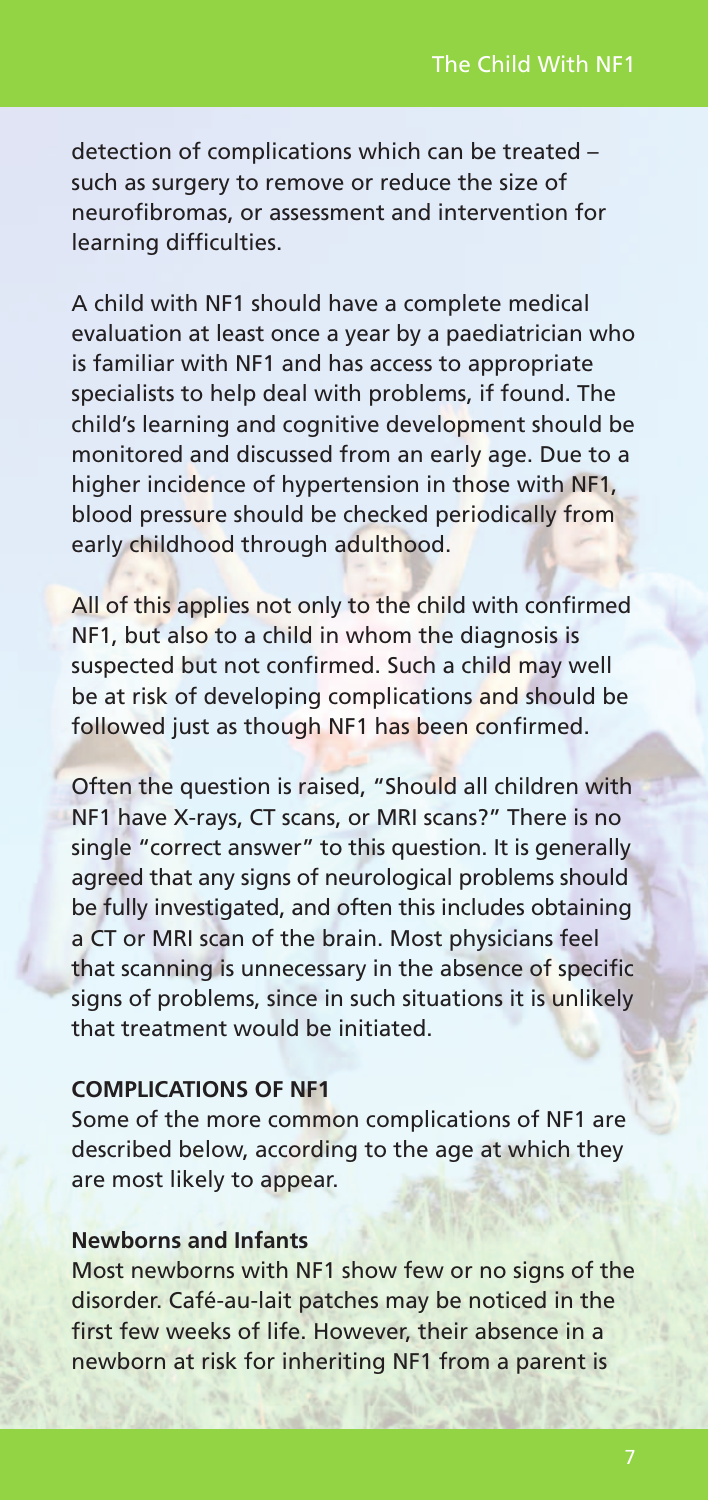not a good indication that the baby is free of NF1, since the spots may appear later.

Neurofibromas, a common form of benign growth seen in NF1, are not often found in infancy. One exception is the plexiform neurofibroma which may appear as a soft swelling under the skin. There is some evidence that most plexiform neurofibromas are present from birth, but not all will be noticeable particularly if located deep inside the body. Any new signs or symptoms should be investigated. Particular attention should be paid to any sudden growth of, or pain in, a plexiform neurofibroma.

In rare cases, NF1 is associated with certain types of bone deformities, which typically arise at birth if they occur at all. These include deformity of the facial or leg bones. Infants may have a bowing or curvature of the lower leg (called tibial dysplasia). Some degree of curvature is normal, but an excessive degree or unusual direction of bowing indicates the possibility of this problem. If dysplasia is suspected, an X-ray is usually taken. If the condition is found, the child should be referred to an orthopaedic surgeon. The abnormal region of the tibia is very prone to fracture and may not heal well, requiring the attention of a specialist.

Another rare deformity typically evident from infancy is abnormality of the bony wall behind the eye, called the orbit. This condition, known as orbital dysplasia, can cause cosmetic problems that are to some extent correctable by plastic surgery. Some newborns with NF1 have a defect of the bone behind the orbit, called the sphenoid, as confirmed by X-ray or CT scan. This may be associated with bulging, recessing, or downward displacement of the eye. In addition, there may be a plexiform neurofibroma within the orbit and enlargement of the upper eyelid. This can be deforming, and often tends to grow over the years. If these bone problems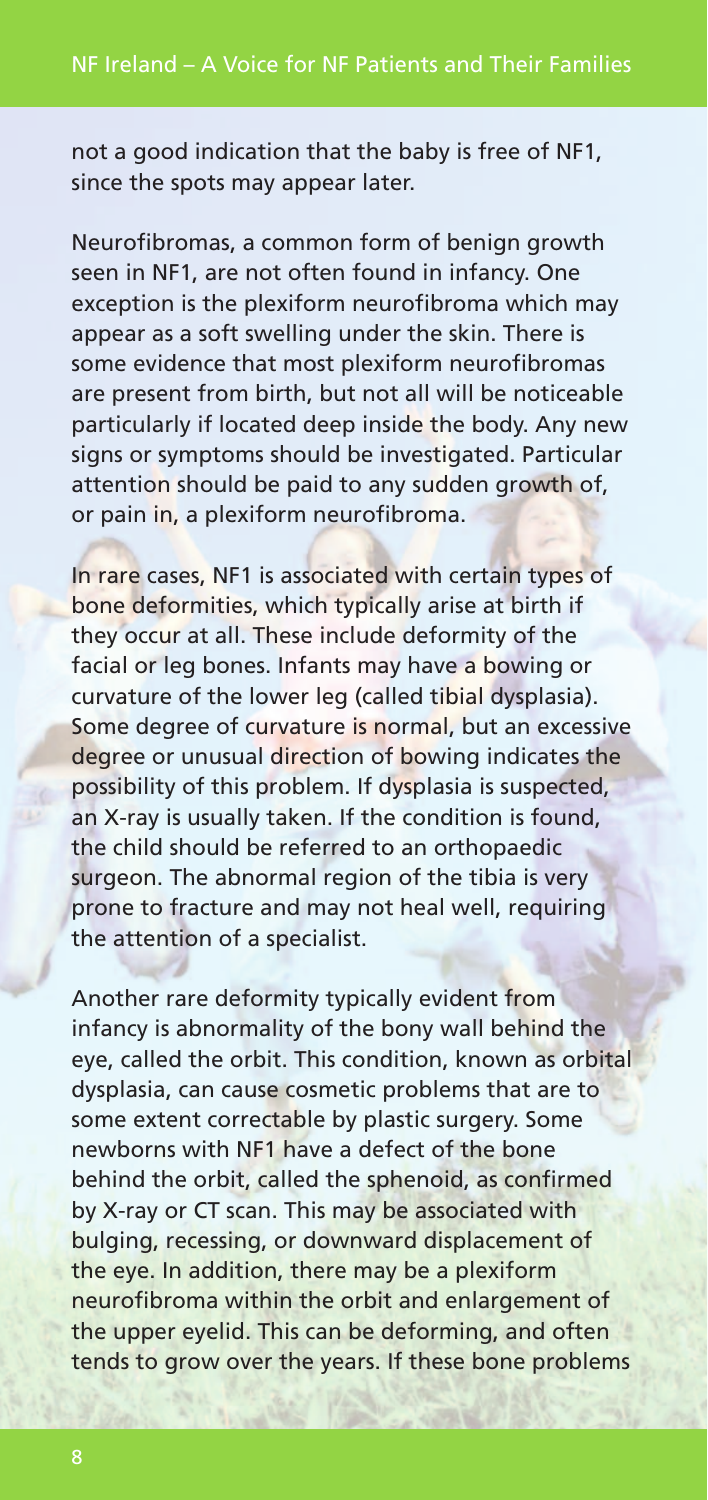are not obvious in childhood they do not develop in later years.

NF1 can also affect the cardiovascular system and congenital heart defects can be seen in some children. Most often the valves of the heart are affected, particularly the pulmonary valve. Problems with the heart can frequently be detected at an early age when a heart murmur is heard during a routine examination. When a heart defect is suspected, a paediatric cardiologist should be consulted and a full evaluation should be done.

#### **Preschool Years**

Café-au-lait patches usually are visible by this age, if not in regular light then with the aid of a Wood's ultraviolet lamp used by dermatologists and geneticists. Plexiform neurofibromas may grow, or may be noticed for the first time. Sometimes a few freckles may be seen in the armpits or groin, a further indication of NF1, and a few small neurofibromas may be noticed on the skin which are soft to the touch and have a pink or purple hue. They are not painful and rarely cause problems other than cosmetic ones. Some children develop multiple neurofibromas early in life, but they do not necessarily experience additional or severe complications of NF1.

Children with NF1 can sometimes be shorter than would be expected from the height of others in their family. The cause of this short stature is not known; medical testing is rarely productive, except in cases where growth rate suddenly and unexpectedly changes. Children with NF1 can sometimes have increased head size. This generally does not cause discomfort to the child, and is usually not correlated with neurological problems. The head grows at a faster rate than normal, but at a steady, consistent pace. As long as this is the case, it is usually not necessary to perform an examination such as a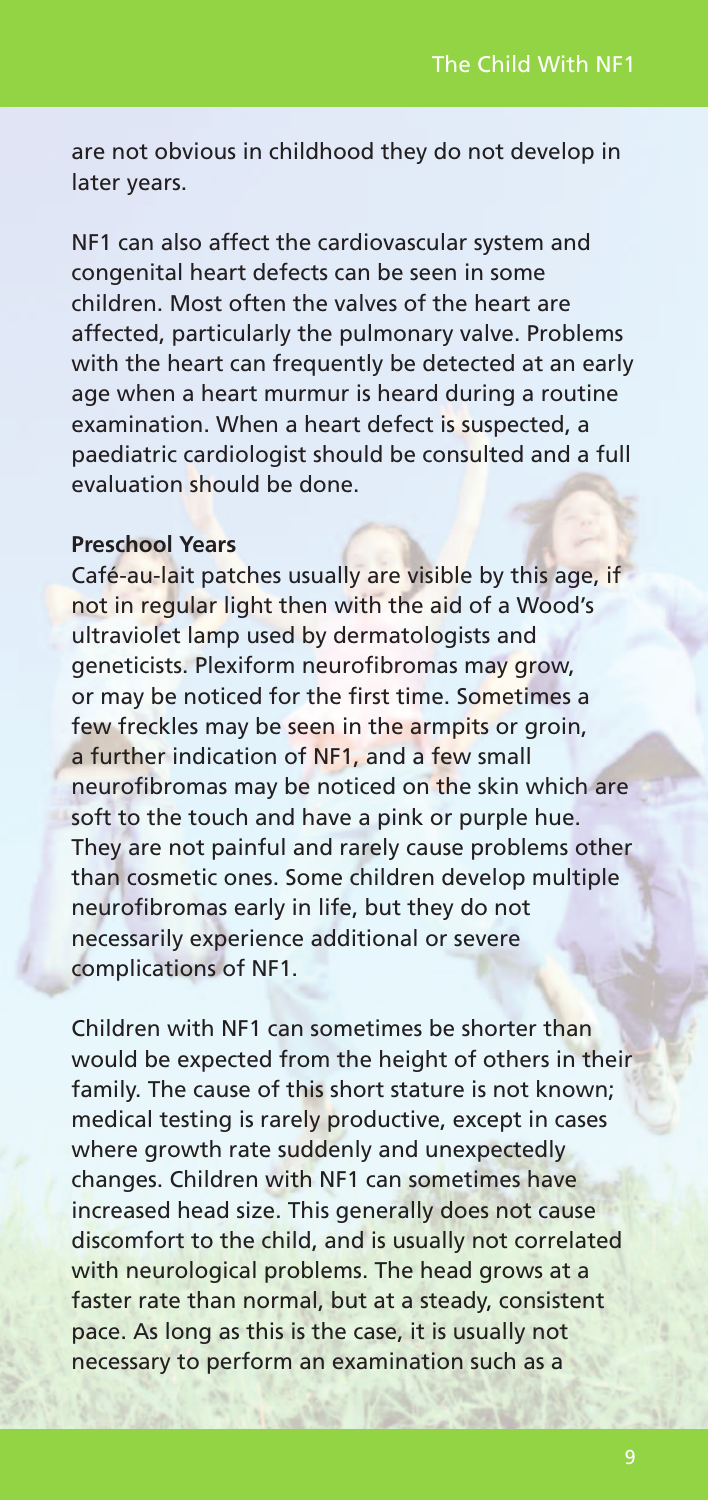CT scan. In rare instances, the head growth may be associated with vomiting or headache. In such cases, a CT or MRI scan is usually done to be sure that increased pressure of fluid inside the brain (a condition called hydrocephalus) has not developed.

Brain tumours in NF1 can occur at any point in life, including early childhood. Fortunately, they are not common. Optic gliomas are tumours that form on the nerves of the eye. They are the most common brain tumour in children with NF1. They typically appear in the first decade of life but can develop later. Most do not cause symptoms and require no treatment; but if a problem does arise it may cause loss of vision, pain, bulging of the eye, or abnormal pituitary hormone secretion. Abnormal hormone secretion can lead to early or late puberty and should be evaluated by a medical expert. Symptomatic optic gliomas are diagnosed by CT or MRI scanning and can be treated, usually by chemotherapy. It is not uncommon to find thickening of the optic nerve in children with NF1 who have no signs of optic glioma. Only rarely do symptoms of progression occur, requiring treatment. It is recommended that all children with NF1 have ophthalmologic (eye) exams performed annually.

Developmental delay, and speech or motor problems, should be addressed as soon as they are suspected. Early intervention by speech therapists, occupational therapists, physiotherapists and educational psychologists can be very effective. Parents suspecting such problems should seek a thorough neuropsychological evaluation of their child to ensure early diagnosis. Intellectual impairment is a rare complication of NF1 which is generally apparent by the preschool years.

#### **School Age**

Any of the features of NF1 mentioned above may begin or continue to appear throughout the school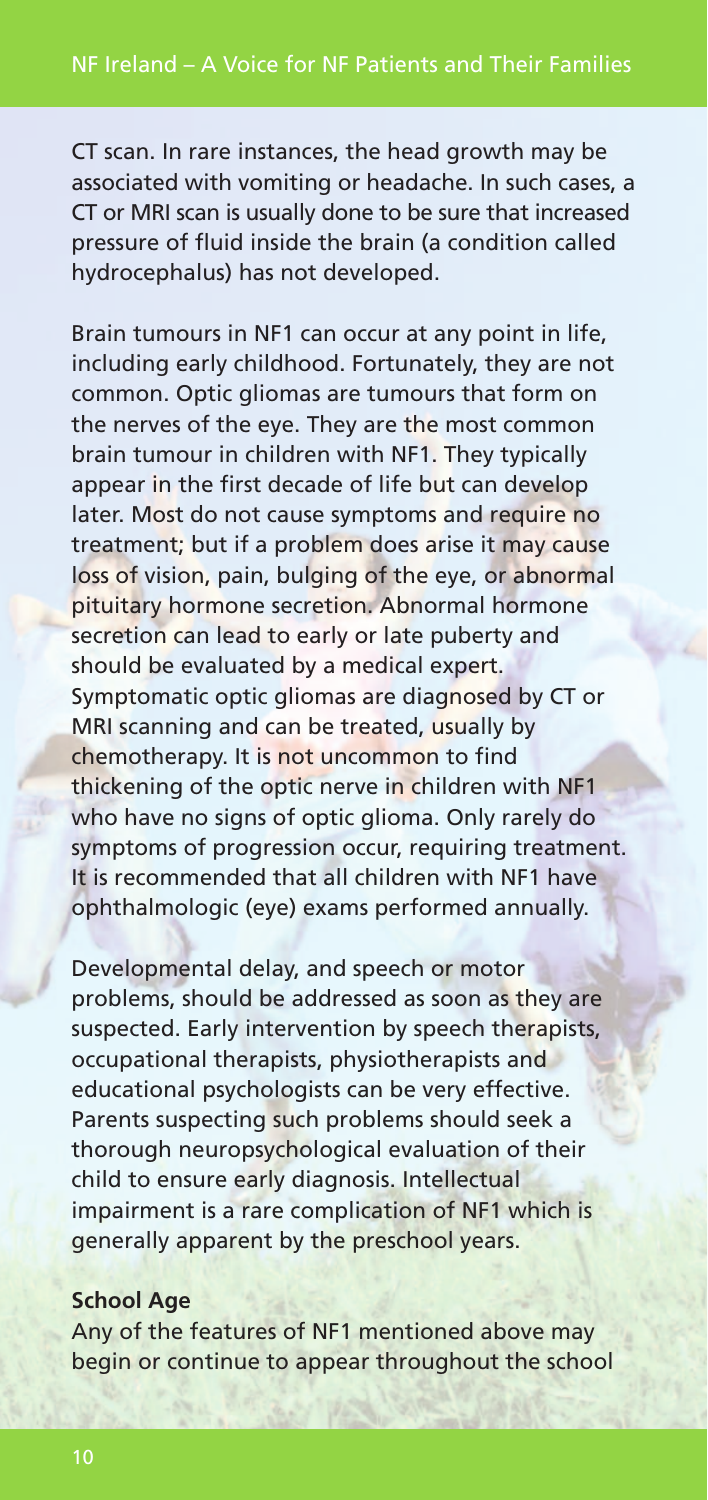years. It is not unusual to become aware of learning difficulties in the school-aged child, as this is one of the most common of serious problems related to NF1. Roughly half of all children with NF1 have some form of learning difficulty (LD). By definition, LD involves learning problems in children of average or above average intelligence. The management of LD in children with NF1 is the same as for any child with a learning problem. Behavioural problems, including hyperactivity and attention deficit, are also common in NF1. Children with NF1 may need extra help building social skills, as they may not be able to discern subtle, non-verbal social cues as well as others.

While learning difficulties may not surface until the child is in school, and may become more apparent as academic expectations grow, they are not progressive. That is, they do not worsen over time. In fact, with early and appropriate intervention, skills typically improve and progress is made in school. Additional brochures about education issues and learning difficulties associated with NF1 are available for parents and educators from NFA Ireland.

Lisch nodules may also develop in older school age children or in adolescents. These are small raised areas on the iris or coloured part of the eye. Often they can only be detected by an ophthalmologist with a specialized slit lamp examination. Lisch nodules are found in almost all individuals with NF1 by adulthood. They are benign and do not cause any problems with vision.

Rarely, NF1 can affect the blood vessels. The renal artery which takes blood to the kidney is most frequently involved. High blood pressure (hypertension) can develop if there is narrowing of the renal artery, so blood pressure should be monitored by the paediatrician on a regular basis throughout childhood. A variety of methods are available for treatment of high blood pressure in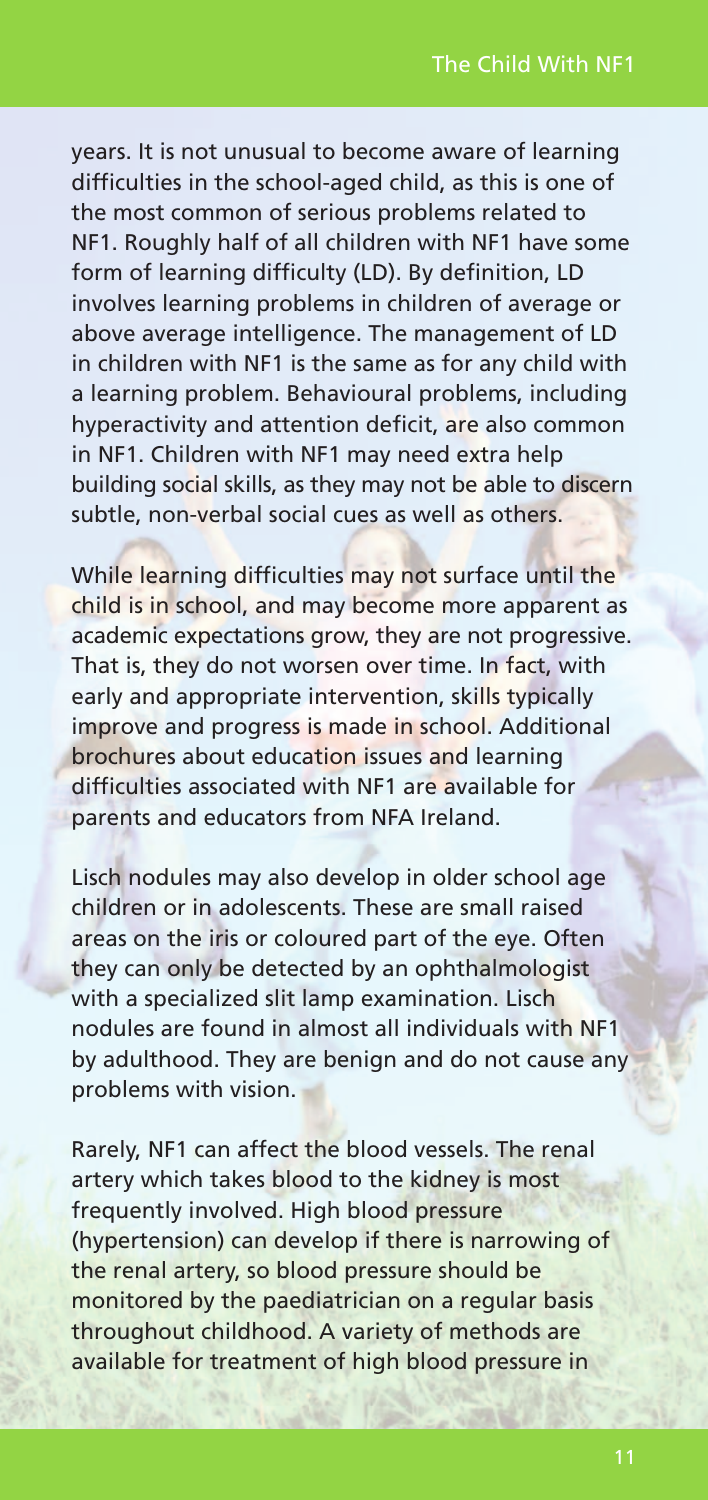these cases. Scoliosis, or curvature of the spine, is more common in children with NF1 than those in the general population and may appear at an earlier age. It is wise to screen children with NF1 for scoliosis throughout childhood, as there are ways to effectively treat this condition.

#### **Adolescence**

Adolescence is generally a time of change, and often this includes a change in the manifestations of NF1. Individuals who have not developed neurofibromas during childhood often begin to see them appear on the skin during puberty. Pre-existing plexiform neurofibromas often grow at this time. Skin freckling may also increase. The cause of these changes is not well understood, but it is believed that changes in hormones may be responsible.

The teen years can be a challenging time for anyone, but the multiple burdens of NF1 can lead some adolescents to feelings of depression, anxiety and social isolation. Counselling and assisting the child in finding a social network can help significantly. The American Children's Tumor Foundation offers a YouthCONNECT program which includes an online youth chatroom. A printed brochure for teens is also available to help children with NF1 better understand and manage the disorder.

#### **RARE LIFE-THREATENING COMPLICATIONS**

As previously mentioned most individuals with NF1 live long and generally healthy lives. Yet it must be recognised that some rare complications of the disorder can be considerably more serious, even life-threatening. Neurofibromas are not cancerous tumours; they do not spread through the body. In some children, however, cancer may develop within a plexiform neurofibroma.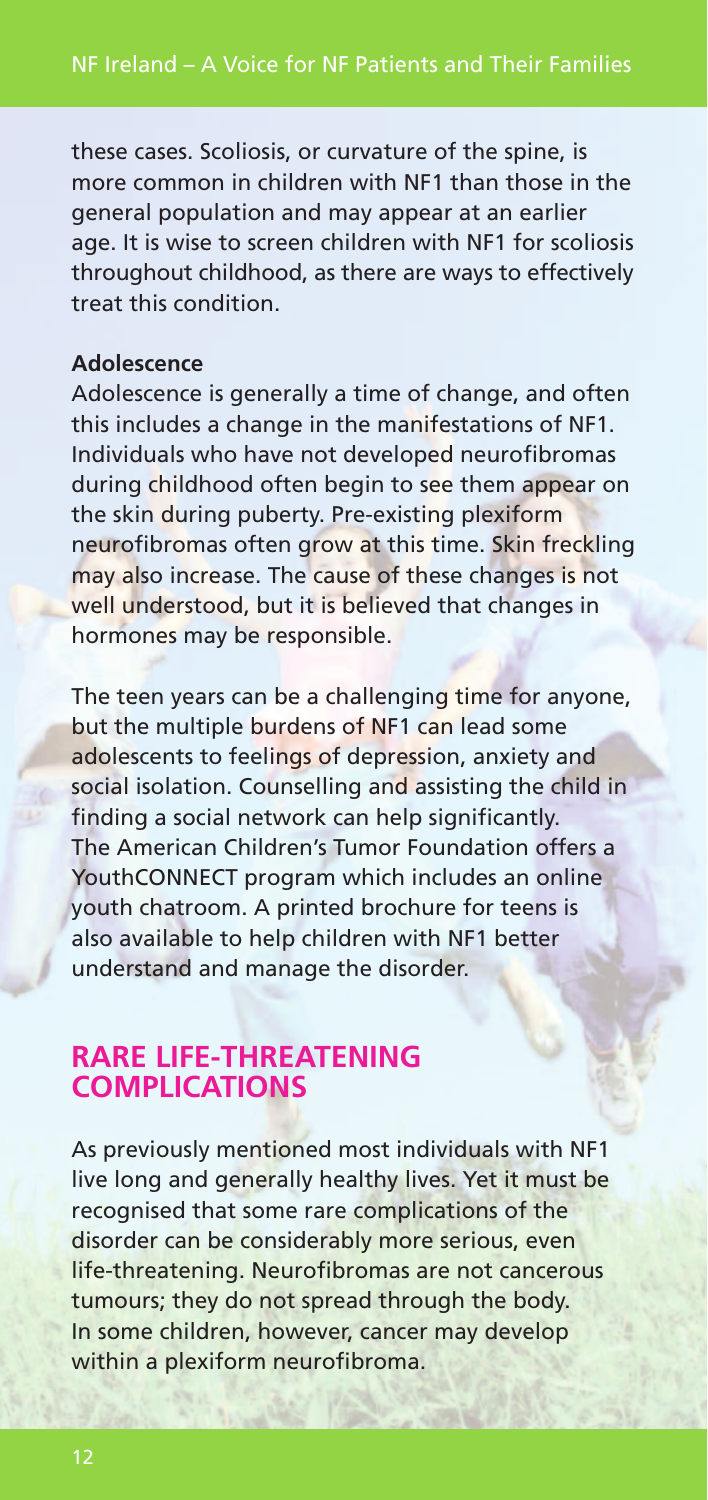Signs of malignancy include sudden growth of a mass, or the onset of pain in a previously painless mass. It is common for plexiform neurofibromas to be painful if bumped or otherwise traumatised; but this is different from the pain associated with malignancy, which is more likely to occur spontaneously without evidence of injury to the mass. Likewise, not all growth indicates malignancy. Benign neurofibromas commonly grow in size, especially plexiform neurofibromas. Sudden growth of a portion of the neurofibroma is more indicative of malignancy than slow, steady growth of a larger mass.

Malignancy related to NF1 is estimated to occur in about 8-13% of affected individuals throughout the course of their lives. Although this might seem like a large number, it must be compared with the fact that 40% of all people – with or without NF – will develop a malignancy sometime in their lives. Cancer related to NF1 usually can be treated with a combination of surgery, radiation, and chemotherapy. The outcome depends largely on how early the malignancy is detected.

Tumours in the brain and spinal cord occur in relatively few persons with NF1, although the risk is higher for children with NF1 than for those in the general population. Brain tumours are usually detected after symptoms such as headache, vomiting, seizures, visual disturbance, or behavioural changes are present. It should be emphasised that not all headaches in children with NF1 mean that a brain tumour is present. Ordinary headaches, tension headaches, and migraines occur at least as commonly, if not more often, in persons with NF1 as in the general population. Persistent or especially severe headaches should be reported to a physician. A tumour can be diagnosed by CT or MRI scan.

Another uncommon, yet potentially serious complication of NF1 is having an abnormal blood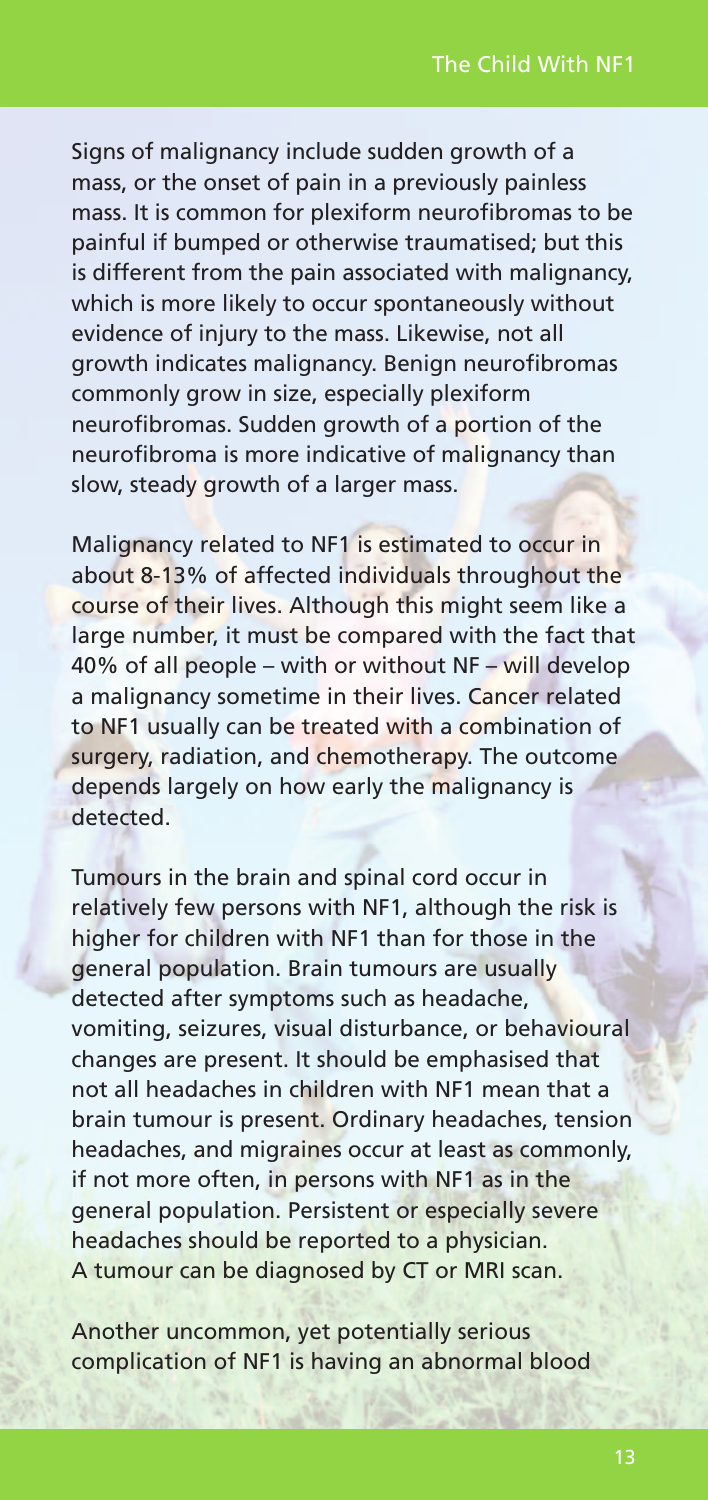vessel in the brain, a condition known as cerebral vasculopathy. Anyone with NF1 who suddenly develops a neurological deficit, whether motor or sensory, should be evaluated promptly – for this may indicate a blood clot or obstruction.

#### **TELLING A CHILD ABOUT NF1**

One of the most common and difficult questions asked by parents of children with NF1 is when and how to explain the disorder to the child. There is no single correct approach to this. Much depends on the adjustment of the parents, the maturity of the child, and the specific manifestations of NF1 present in the child. If any general advice can be given, it is to answer the child's questions honestly, giving as much information as the child asks for or seems able to understand.

One need not go into great detail about possible complications of NF1 with a young child; but evasive answers often provoke fear rather than provide reassurance, and false answers may impair later trust. Sooner or later the child will learn about NF1, if not from his or her parents, then from friends or the media. This can lead to misinformation and consequent fear well out of proportion with the risks associated with the disorder. If parents and physicians serve as the main source of facts about NF1, one can be more certain that the information is accurate and balanced.

#### **TELLING TEACHERS ABOUT NF1**

Parents sometimes worry about telling the school that their child has – or may have – NF1. They fear that their child may be inappropriately "labelled". Actually, it is more common for harm to be done by not informing teachers – and having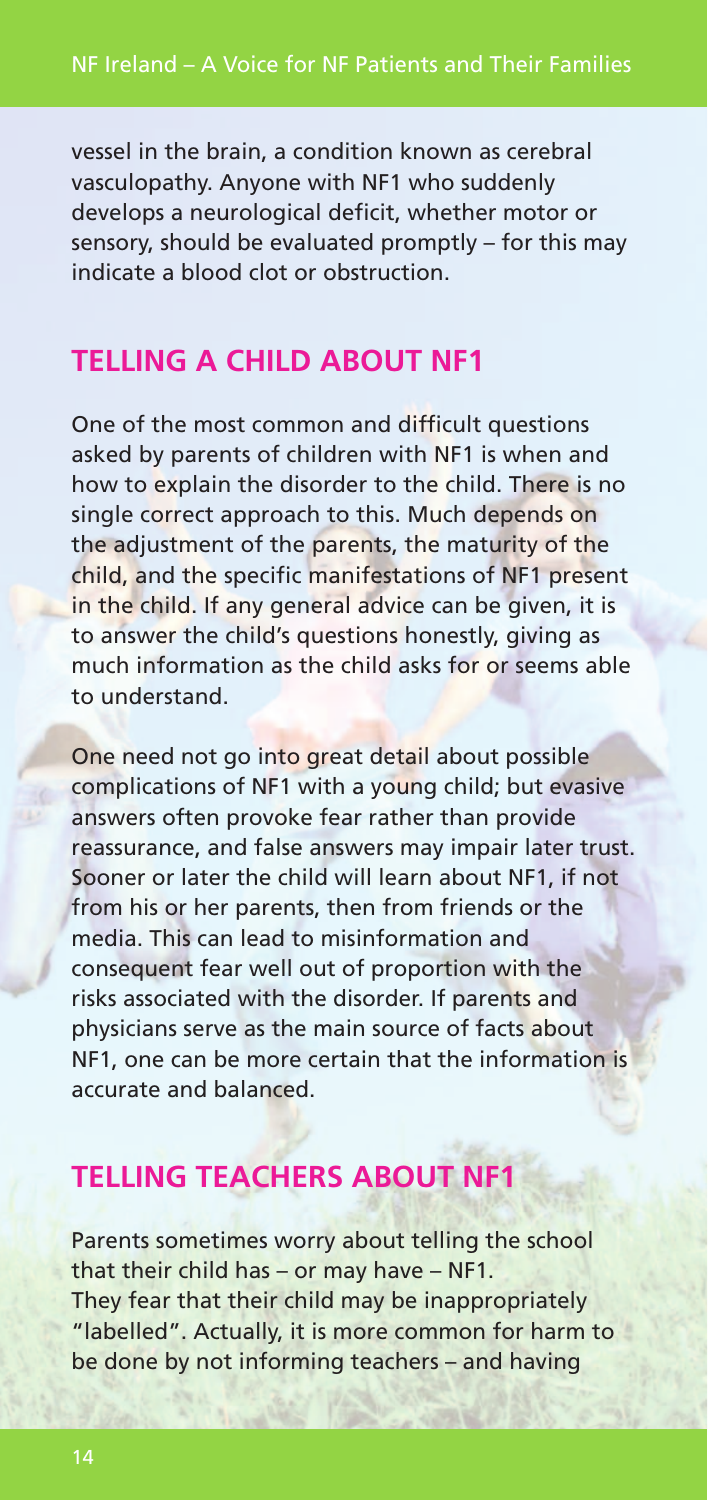them fail to recognise learning difficulties or mislabel a child as a "behaviour problem" that parents should better control. A frank discussion with a child's teachers can often correct common misconceptions about NF1, and lead to earlier detection and treatment of learning problems related to the disorder.

#### **GENETIC IMPLICATIONS OF NF1**

Roughly half of all cases of NF1 are inherited from a parent who has the disorder. The other half result from a random genetic change (spontaneous mutation) most often in the egg or sperm cell that created the child. Regardless of how NF1 occurred, all individuals with the disorder have a 50% chance of passing on NF1 to each of his or her children. Naturally, these 50-50 odds remain true for each subsequent pregnancy.

Even if a child appears to be the first in a family to have NF1, it is important to determine if one of the parents may, in fact, also have the disorder – perhaps a case so mild it has gone undetected. The best way to resolve this question is for a doctor to examine both parents, typically through a skin examination looking for café-au-lait patches and an eye examination looking for Lisch nodules with a slit lamp.

If neither parent is found to have signs of NF1, the child's case most likely results from a new mutation. In this instance, it is highly unlikely that the parents will have other children with NF1, although it is not impossible for this to happen. Brothers and sisters of any child with NF should be examined for signs of the disorder, to be sure.

Genetic testing for NF1 is not part of the routine diagnostic process but can be useful in a small number of cases if the diagnosis of NF1 is uncertain.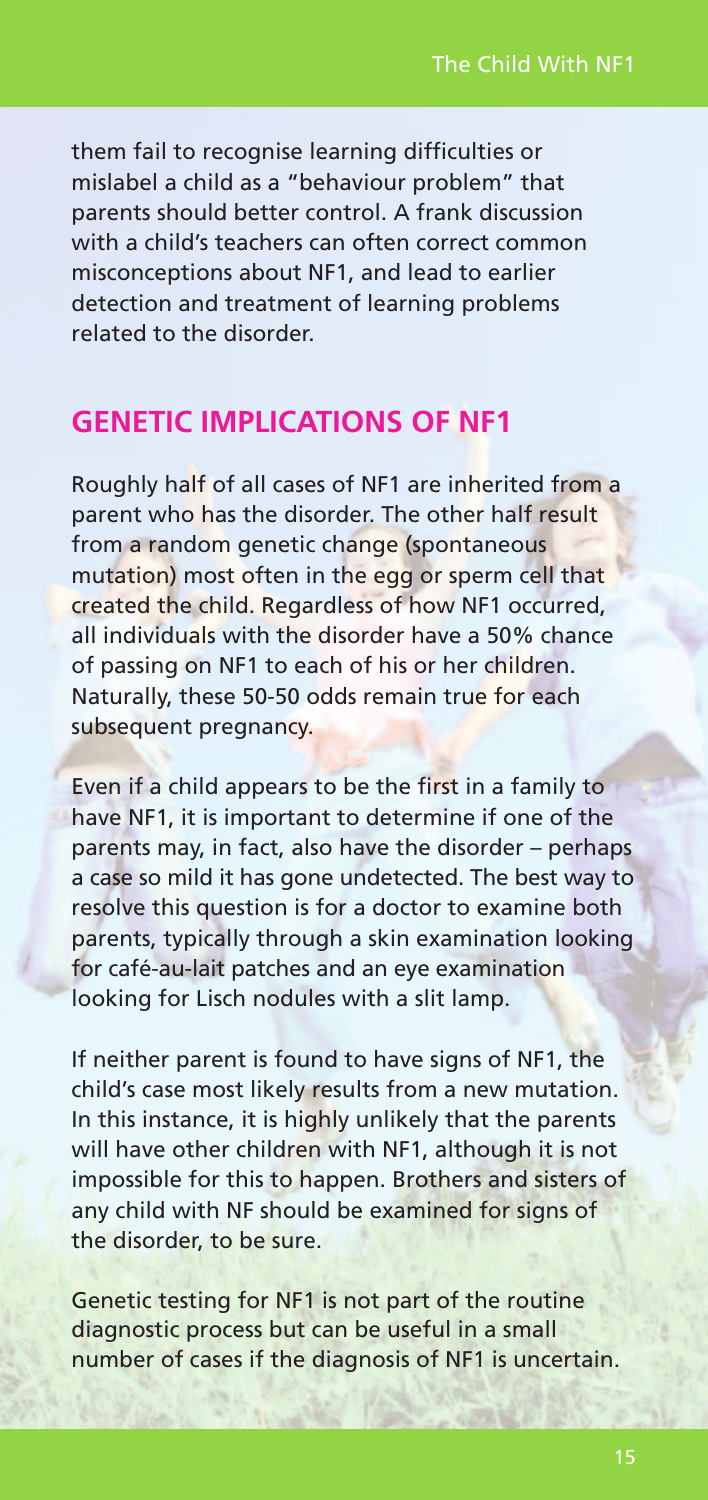Some families wish to consider prenatal testing in a pregnancy or an In-Vitro Fertilisation (IVF) technique called Pre-implantation Genetic Diagnosis (PGD). Before these procedures can proceed genetic testing is needed in order to find the exact gene alteration which has caused the condition in the parent.

If it is decided that a child has NF1 on the basis of new mutation of the gene, it is natural to ask, "How did this happen?" The cause of mutations in the NF1 gene is unknown. Again, no environmental exposure has yet been implicated as a cause. In fact, genetic mutations occur commonly as a natural biological process. Whenever a cell divides, an enormous volume of genetic information must be copied properly. It is not unusual for a bit of information to be copied incorrectly, resulting in a mutation.

### **SOURCES OF SUPPORT**

Understanding medical facts about NF1 may be the first step towards adjustment to living with the disorder. It is therefore important to maintain open communication with health professionals who are involved in caring for a child with NF. Family and friends can likewise be sources of support. NFA Ireland can provide information as well as opportunities to meet others who are dealing with the condition and can share their experiences, concerns and advice.

#### **HOPE THROUGH RESEARCH**

Research on NF1 has progressed rapidly and has entered an exciting phase. This is due largely to the application of new techniques of genetics, which led to identification of the gene for NF1 and to advances in understanding cell biology relevant to the disorder. Such discoveries have already resulted in new methods of diagnosis.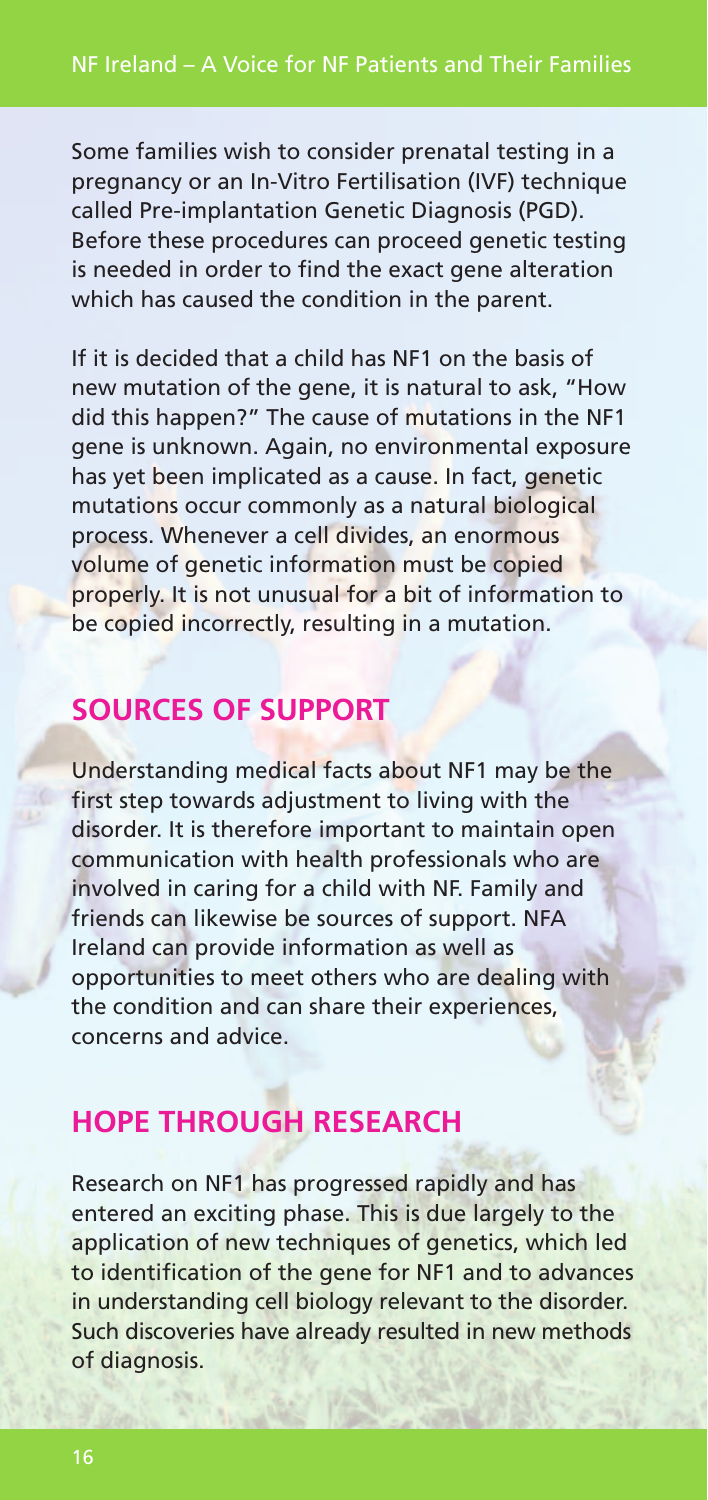The likelihood of finding effective treatments for NF1, in the years ahead, is promising. Scientists are actively researching the disorder at centres throughout the world.

Written by Bruce R. Korf, M.D., Ph.D. Professor and Chairman, Department of Genetics, University of Alabama at Birmingham, Updated in 2008 with Tena L. Rosser, M.D. Division of Neurology, Children's Hospital Los Angeles, with members of the Clinical Care Advisory Board of the Children's Tumor Foundation.

#### **NF1 BROCHURES**

- OVERVIEW OF NEUROFIBROMATOSIS TYPE 1
- A GUIDE FOR EDUCATORS
- LEARNING & COGNITIVE DIFFICULTIES
- NEUROFIBROMATOSIS TYPE 1 FOR TEENS
- THE CHILD WITH NEUROFIBROMATOSIS TYPE 1
- **TALKING TO YOUR CHILD**
- INFORMATION HELP & SUPPORT FOR THOSE WHO NEED IT

#### **LEAFLETS**

- NF1 REVIEW CHECKLIST FOR CHILDREN & ADULTS
- **SCHWANNOMATOSIS**

#### **INFORMATION FOR HEALTHCARE PROFESSIONALS**

• CLINICAL GUIDELINES FOR THE MANAGEMENT OF INDIVIDUALS WITH NEUROFIBROMATOSIS TYPE1

#### **NEUROFIBROMATOSIS TYPE 2 BROCHURES**

- FOR FAMILIES
- **FOR HEALTH PROFESSIONALS**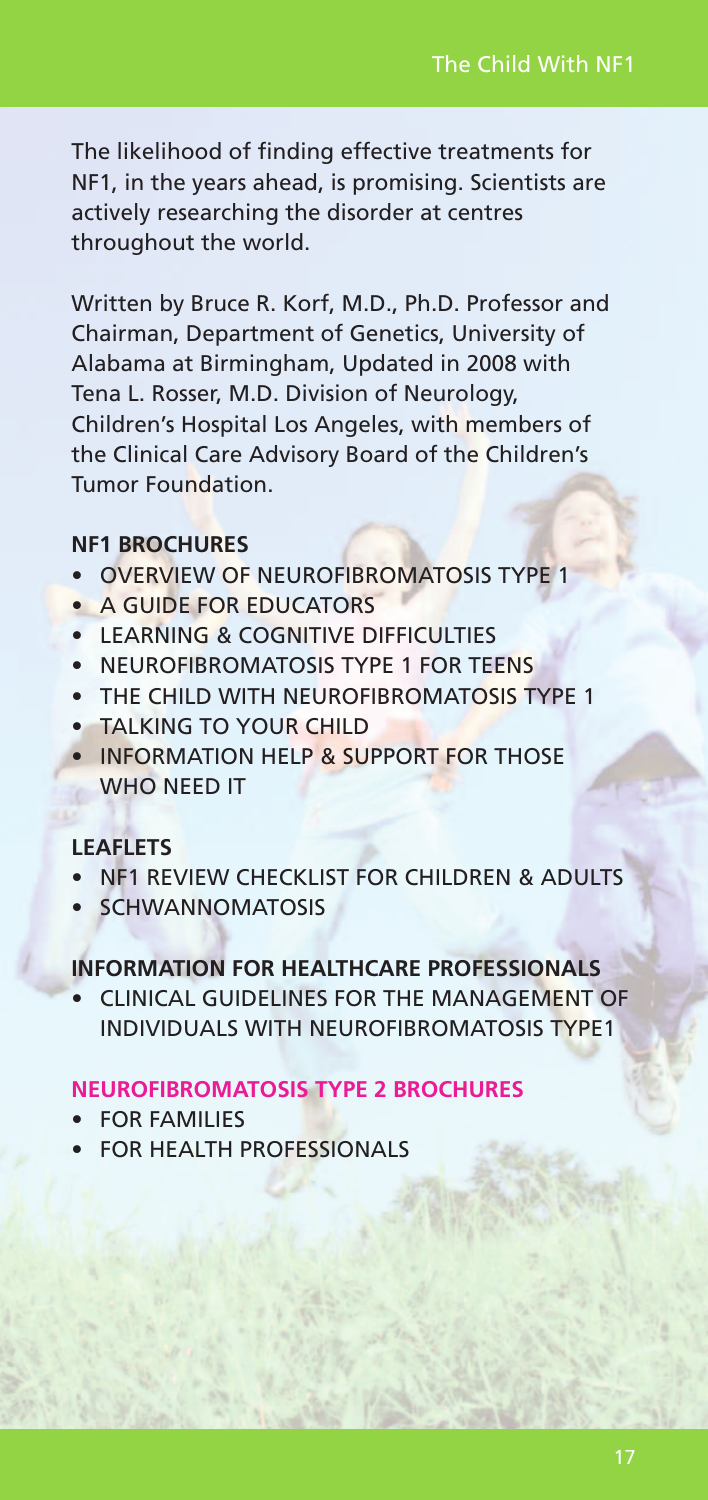#### **Neurofibromatosis is a Little Known Genetic Condition and Can Manifest Itself in a Whole Lot of Different Ways**

The care of persons with NF is made complex by the wide range of expression of the disorder. It is difficult to predict the specific problems that will occur in a particular individual. Diagnosis is made if an individual has two or more of the following features.

**The diagnosis is based on the following clinical criteria:**

- **1. Six or more (café au lait)** coffee coloured patches sized 5mm or over in pubertal individuals and over 15mm in size in post pubertal individuals.
- **2. Freckling** under the **arm** or in the **groin** area.
- **3. Two or more Neurofibromas** of any type (growth of tumours on nerve tissue anywhere on the body) usually first seen on the skin.
- **4. Plexiform Neurofibromas –** large bundle of nerves are thickened and appear as a soft tissue mass under the skin, these growths often large, can change the normal shape of the body.
- **5. Optic Glioma –** thickening of the optic nerve.
- **6. Lisch Nodules –** clumps of pigment cells that occur on the iris of the eye.
- **7. Orthopaedic** problems include **scoliosis** (curvature of the spine) **abnormal bone development**, such as overgrowth in long bones causing bowing and deformity that result in fractures, which fail to heal.
- **8. First-degree relative with NF** e.g. parent, sibling, offspring.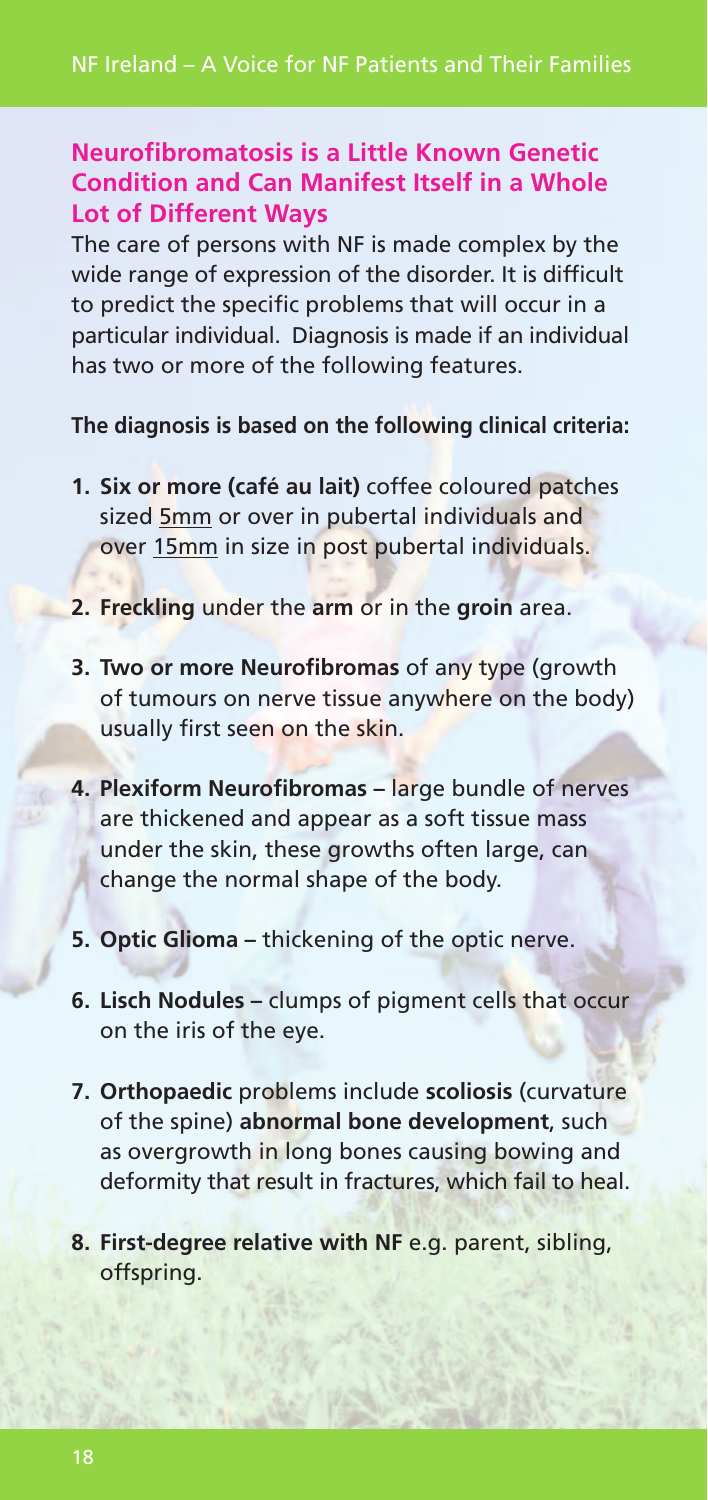#### **Neurofibromatosis Type 2**

Another rarer type of Neurofibromatosis and distinct in its clinical feature is **NF2.** The gene for **NF2** is located on chromosome 22, Features include: **Vestibular schwannomas** (tumour on hearing nerve). **Schwannoma** (type of tumour of the substance that covers nerve fibres). **Meningiomas** (tumour of the covering of the brain). **Cataract.**